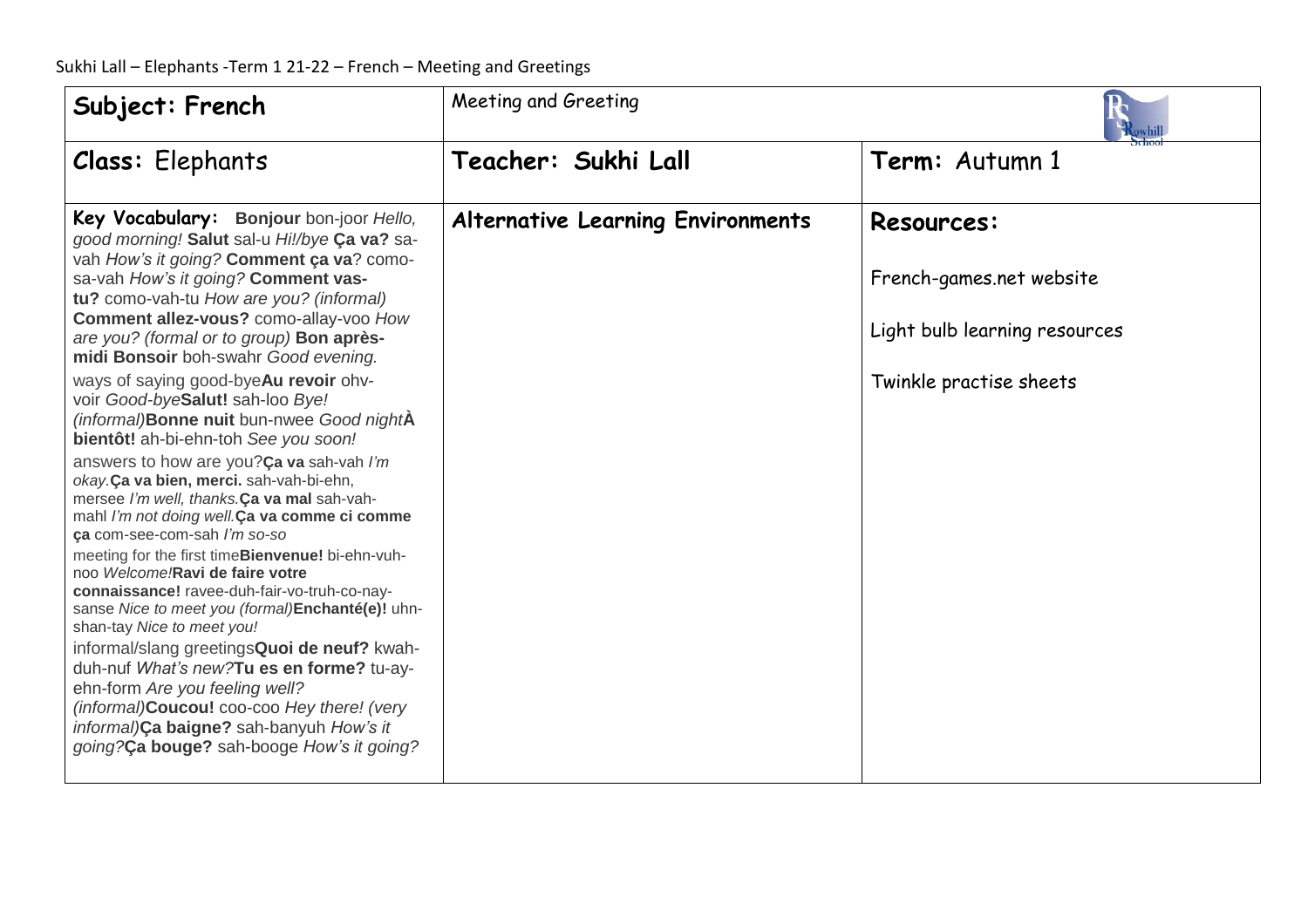Unit Aim: To will learn to greet each other, exchange names, ask how someone is, count to 10 and say how old they are. To support non-specialists, there are sound files of all key vocabulary plus extra teacher guidance at the end of each lesson plan.

**Prior Learning:** know that French is spoken in many countries and has different pronunciation of words

**Future Learning:** to use in everyday conservations to improve understanding of spoken words in French

## **Unit Expectations:**

All: ay hello and goodbye; • introduce themselves; • say if they are feeling good/bad/so-so; • count to 10; • say how old they are

Some: ... use vocabulary they have learnt elsewhere to develop their sentences; • recognise there is a difference between formal and informal language.

**A Few:** use different greetings for different situations; • ask and answer simple questions for each topic area.

## **Links with other subjects:**

**ICT**: interactive learning reources- French-games.net website

## **SP/L repeating new words and sharing conversation in French**

| Pupil Asset Milestones to be achieved:                                                              |
|-----------------------------------------------------------------------------------------------------|
| Subject: French - Greeting and meeting                                                              |
| <b>Stage 1</b>                                                                                      |
| <b>Listening</b>                                                                                    |
| I can listen and join in with a range of songs, rhymes and stories.                                 |
| I can listen and respond to sound patterns and words.                                               |
| I can listen attentively and understand instructions, everyday classroom language and praise words. |
| I can understand a variety of different voices.                                                     |
| <b>Speaking</b>                                                                                     |
| I can communicate with others using simple words, phrases and short sentences.                      |
| I can use correct pronunciation of familiar words.                                                  |
| I understand the conventions such as taking turns to speak, valuing the contribution of others.     |
| Reading                                                                                             |
| I can recognise and understand some familiar words in written form.                                 |
| I can read aloud in chorus, with confidence and enjoyment, from a known text.                       |
| <b>Writing</b>                                                                                      |
| I can experiment with the writing of different words.                                               |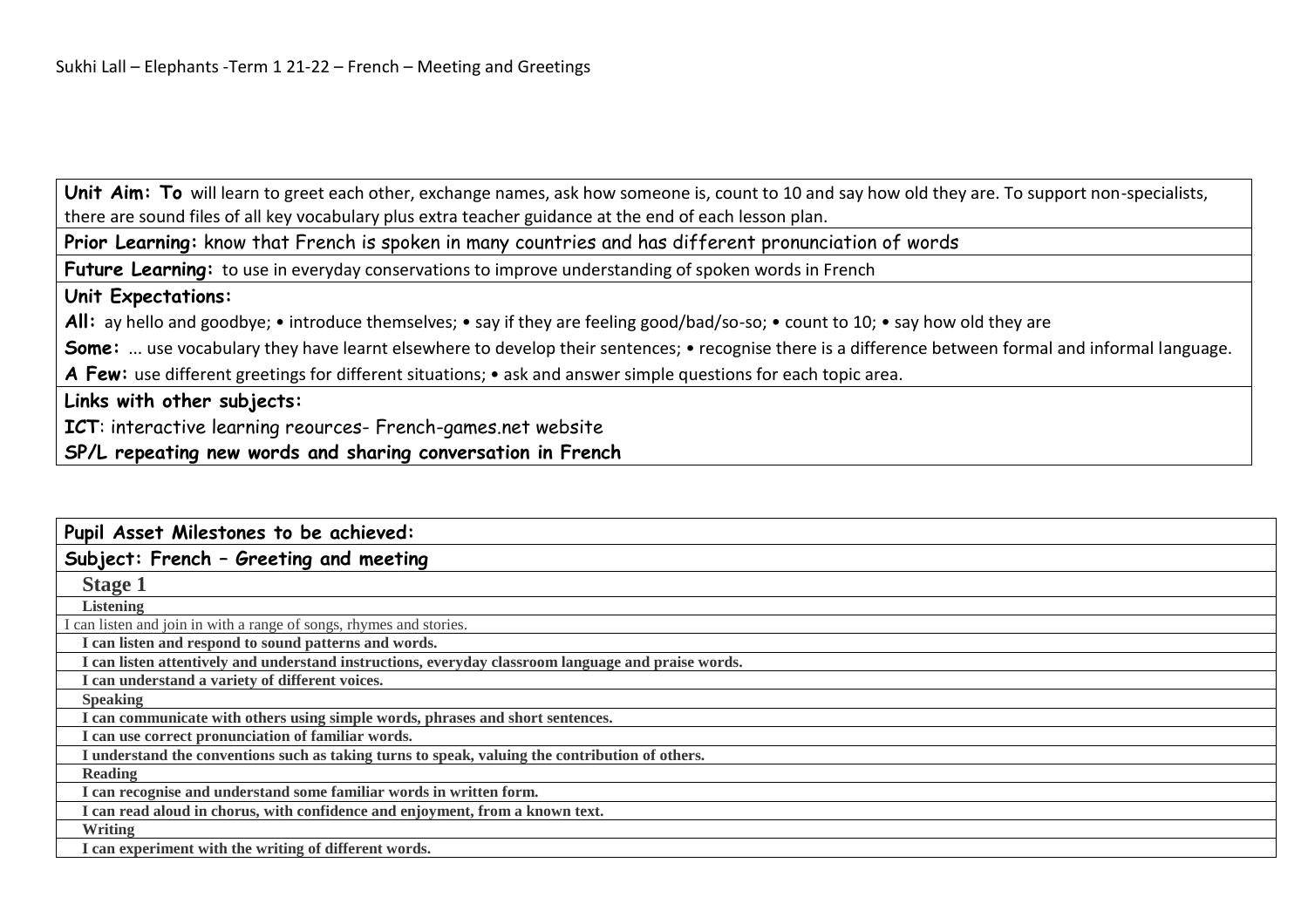| I can write some familiar words from memory.                                                                  |
|---------------------------------------------------------------------------------------------------------------|
| <b>Grammar &amp; Vocabulary</b>                                                                               |
| I can recognise similarities between some English words and those in another language.                        |
| I am beginning to recognize some simple patterns.                                                             |
| <b>Cultural Understanding</b>                                                                                 |
| I can appreciate different languages not spoken by members of my school.                                      |
| I understand that there are similarities and differences in social conventions between different cultures.    |
| I can identify the country or countries where the language is spoken.                                         |
| I can recognize a childrens song or rhyme which is well known to native speakers.                             |
| <b>K9</b>                                                                                                     |
| <b>Listening</b>                                                                                              |
| I can demonstrate an understanding of an increasing vocabulary of actions and objects                         |
| I can answer questionson an increasing range of subjects in the target language                               |
| <b>Speaking</b>                                                                                               |
| I can respond to familiar requests with sentences of three or four words                                      |
| I can use an increasing vocabulary of actions and objects                                                     |
| I can ask questions, with visual clues, in the target language                                                |
| I am beginning to pronounce spoken vocabulary with more clarity                                               |
| <b>Reading</b>                                                                                                |
| I can read an increasing range of symbols to identify objects and actions                                     |
| I can read and shows understand of a few words or symbols presented in an familiar context                    |
| Writing                                                                                                       |
| I can draft a simple sentence using symbols or a word bank                                                    |
| I can attempt to write one or two simple words from memory                                                    |
| <b>Cultural Understanding</b>                                                                                 |
| I can identify an increasing range of items of cultural identity                                              |
| I can identify physical features of the target country                                                        |
| I canshow an understanding of a range of cultural differences                                                 |
| <b>K8</b>                                                                                                     |
| <b>Listening</b>                                                                                              |
| I can listen attentively and is demonstrate awareness that the target language conveys meaning                |
| I can demonstrates an understanding of one or two simple classroom instructions                               |
| <b>Speaking</b>                                                                                               |
| I can introduce myself by name in the target language and ask a peer for their name                           |
| I can use the target language with a purpose such as requesting items in simulations of real life encounters. |
| I can respond using simple words or signs or symbols to an increasing range of simple questions               |
| <b>Reading</b>                                                                                                |
| I can select symbols for familiar actions or objects in the target language                                   |
| I can read and shows understand of a few words or symbols presented in an familiar context                    |
| <b>Writing</b>                                                                                                |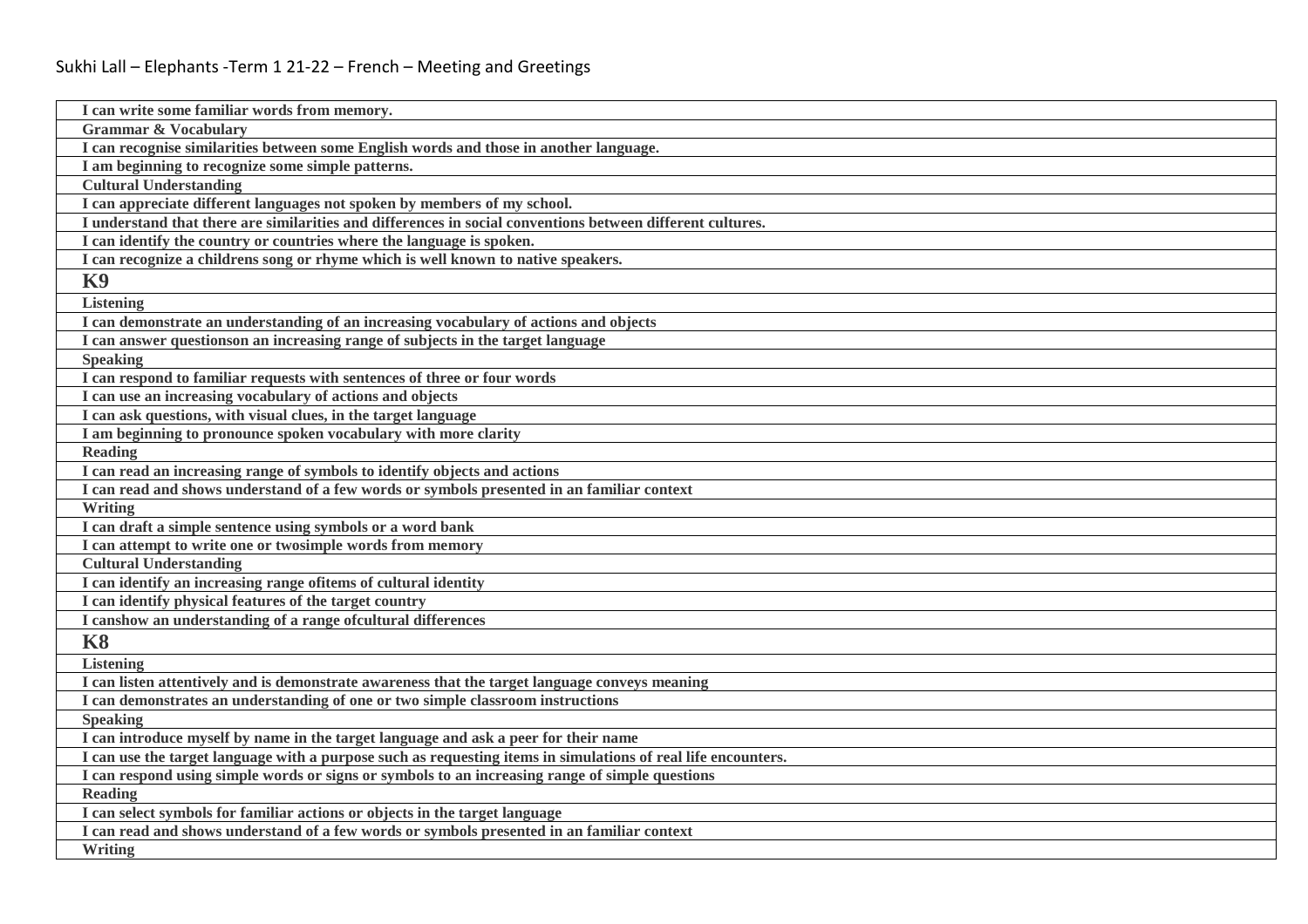**I can label one or two objects with symbols**

| Week     | Session 1                                                                                                             |
|----------|-----------------------------------------------------------------------------------------------------------------------|
|          | <b>Lesson Objective</b>                                                                                               |
|          | I can say hello for different times of day.                                                                           |
|          | I can use formal or informal language appropriately.                                                                  |
|          | I can use gestures to support my conversation.                                                                        |
|          | <b>Activities</b>                                                                                                     |
| 06/09/21 | Ask what Hello is in French.                                                                                          |
|          | Engage in conversations, ask and answer questions in the context of introducing yourself. To exchange names in French |
|          | ZB SW TH JK - Guidance and some support                                                                               |
|          | KG RO AD -differentiation by resource                                                                                 |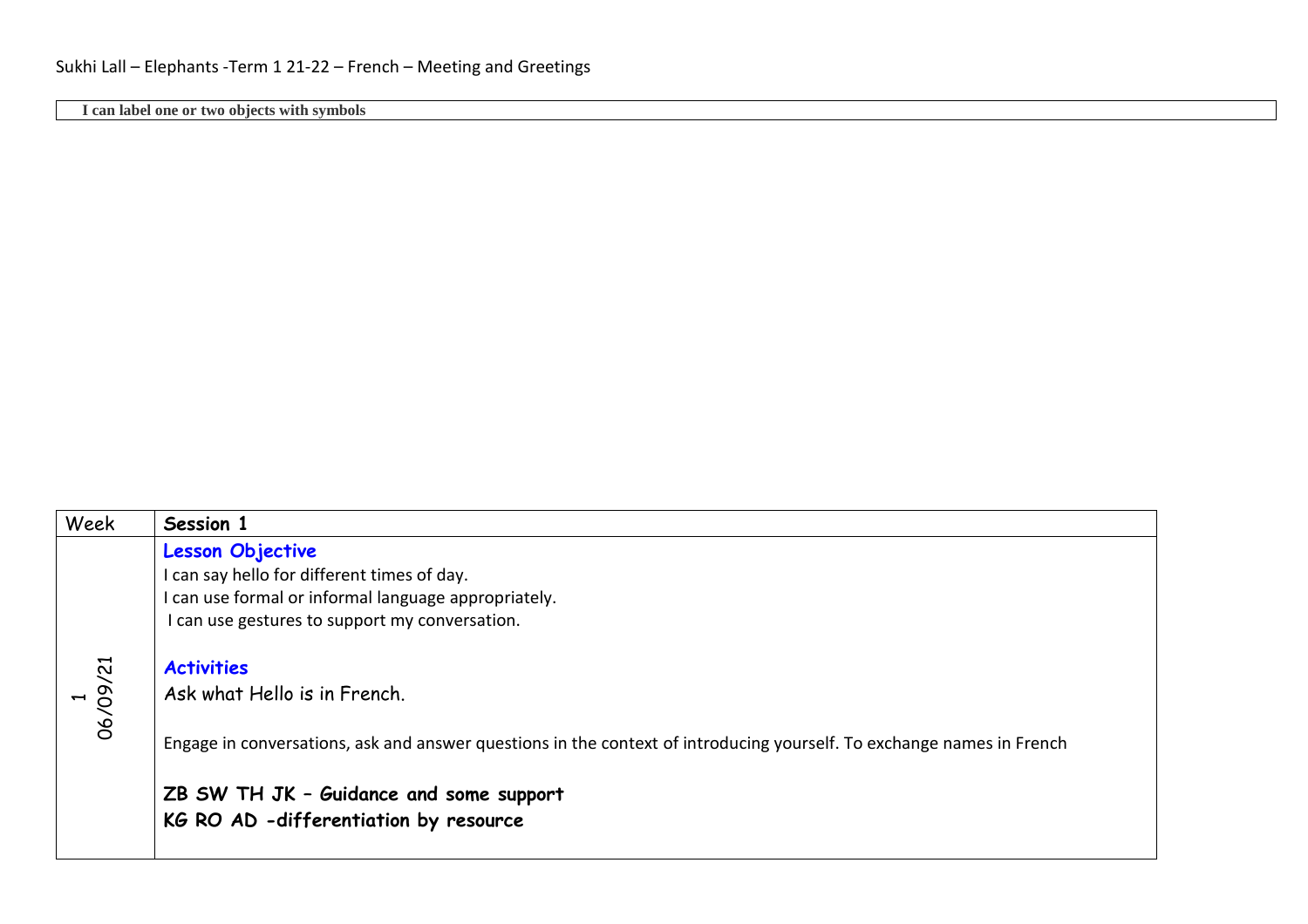| 13/09/21 | <b>Lesson Objective</b><br>I can introduce myself to someone else. .<br>I can ask another person their name. •<br>I can use gestures to support my conversation<br><b>Activities</b><br>What's Your Name? Engage in conversations, ask and answer questions in the context of introducing yourself. To exchange names<br>in French<br>Play game on French-games.net<br>ZB SW TH JK - Guidance and some support<br>KG RO AD -differentiation by resource                                            |
|----------|----------------------------------------------------------------------------------------------------------------------------------------------------------------------------------------------------------------------------------------------------------------------------------------------------------------------------------------------------------------------------------------------------------------------------------------------------------------------------------------------------|
| 20/09/21 | <b>Lesson Objective</b><br>I can use 'Comment ça va?' as a question.<br>I can choose the appropriate phrase to say how I feel<br><b>Activities</b><br>How Are You? Listen attentively to spoken language and show understanding by joining in and responding; Engage in<br>conversations, ask and answer questions in the context of talking about how you are.<br>Pair conversation<br>French-games.net games<br>ZB SW TH JK - Guidance and some support<br>KG RO AD -differentiation by resource |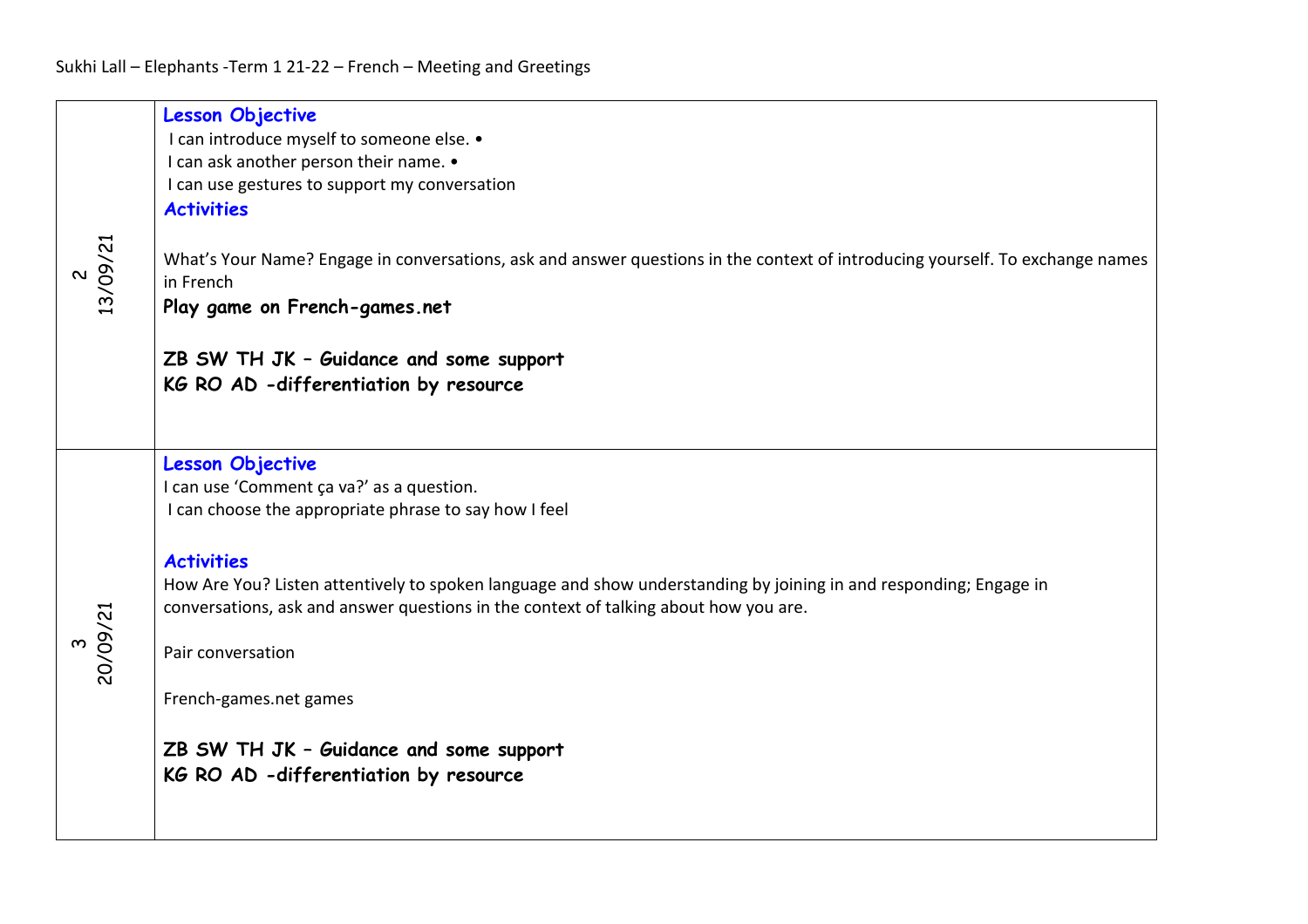|          | <b>Lesson Objective</b><br>I can use 'Comment ça va?' as a question.<br>I can choose the appropriate phrase to say how I feel                                                                                                                                                                                                                        |
|----------|------------------------------------------------------------------------------------------------------------------------------------------------------------------------------------------------------------------------------------------------------------------------------------------------------------------------------------------------------|
| 27/09/21 | <b>Activities</b><br>Listen attentively to spoken language and show understanding by joining in and responding; Engage in conversations, ask and<br>answer questions in the context of talking about how you are.<br>Pair conversation<br>French-games.net games<br>ZB SW TH JK - Guidance and some support<br>KG RO AD -differentiation by resource |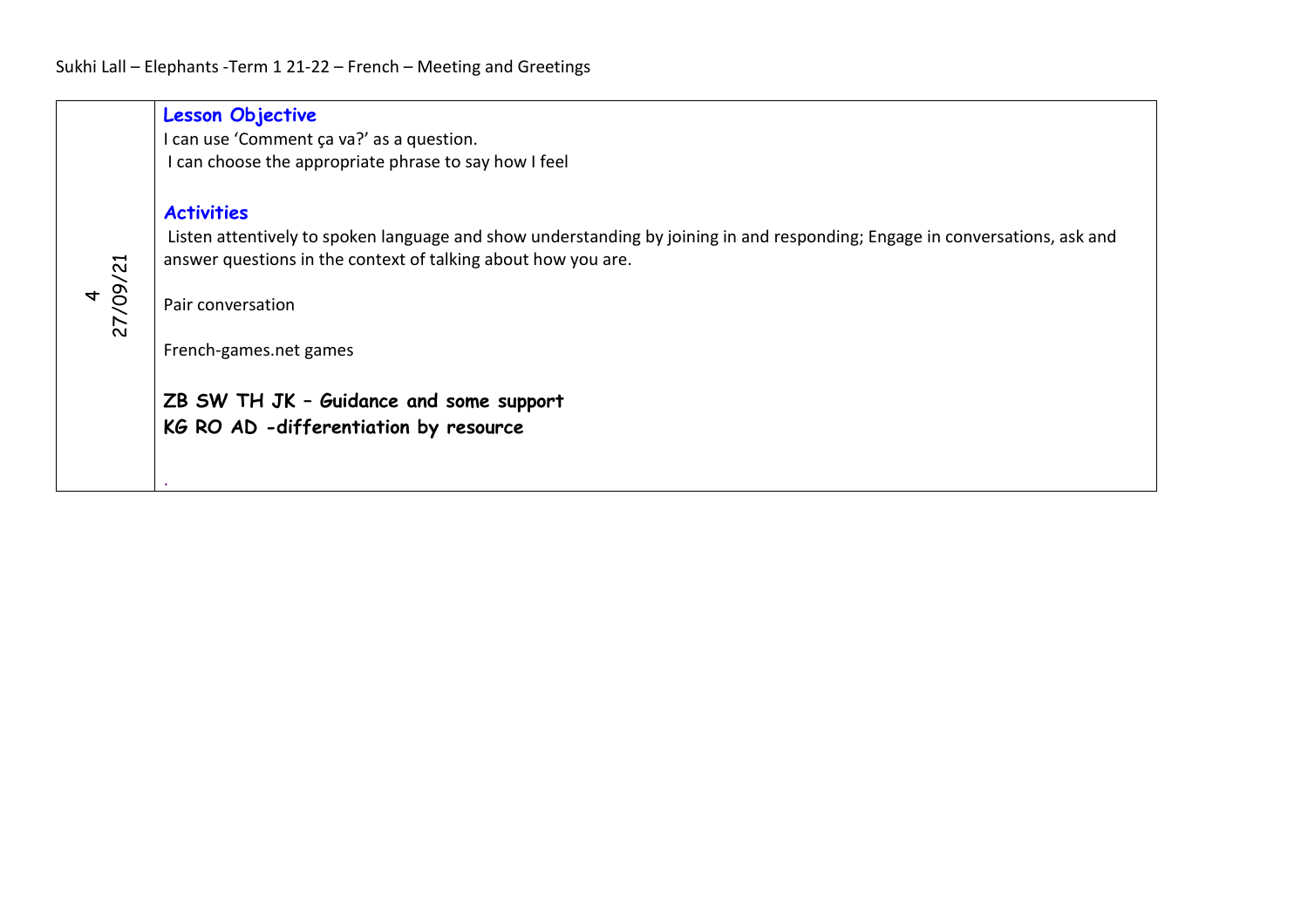|                | <b>Lesson Objective</b><br>I can say goodbye in a variety of ways.<br>can use formal and informal language.                                                                                                                                                                                                                                                                  |
|----------------|------------------------------------------------------------------------------------------------------------------------------------------------------------------------------------------------------------------------------------------------------------------------------------------------------------------------------------------------------------------------------|
| 04/10/21<br>၊ဂ | <b>Activities</b><br>Goodbye! Listen attentively to spoken language and show understanding by joining in and responding; engage in conversations,<br>ask and answer questions in the context of saying goodbye.<br>Pair respond to each other in French<br>Paly game on French-games.net<br>ZB SW TH JK - Guidance and some support<br>KG RO AD -differentiation by resource |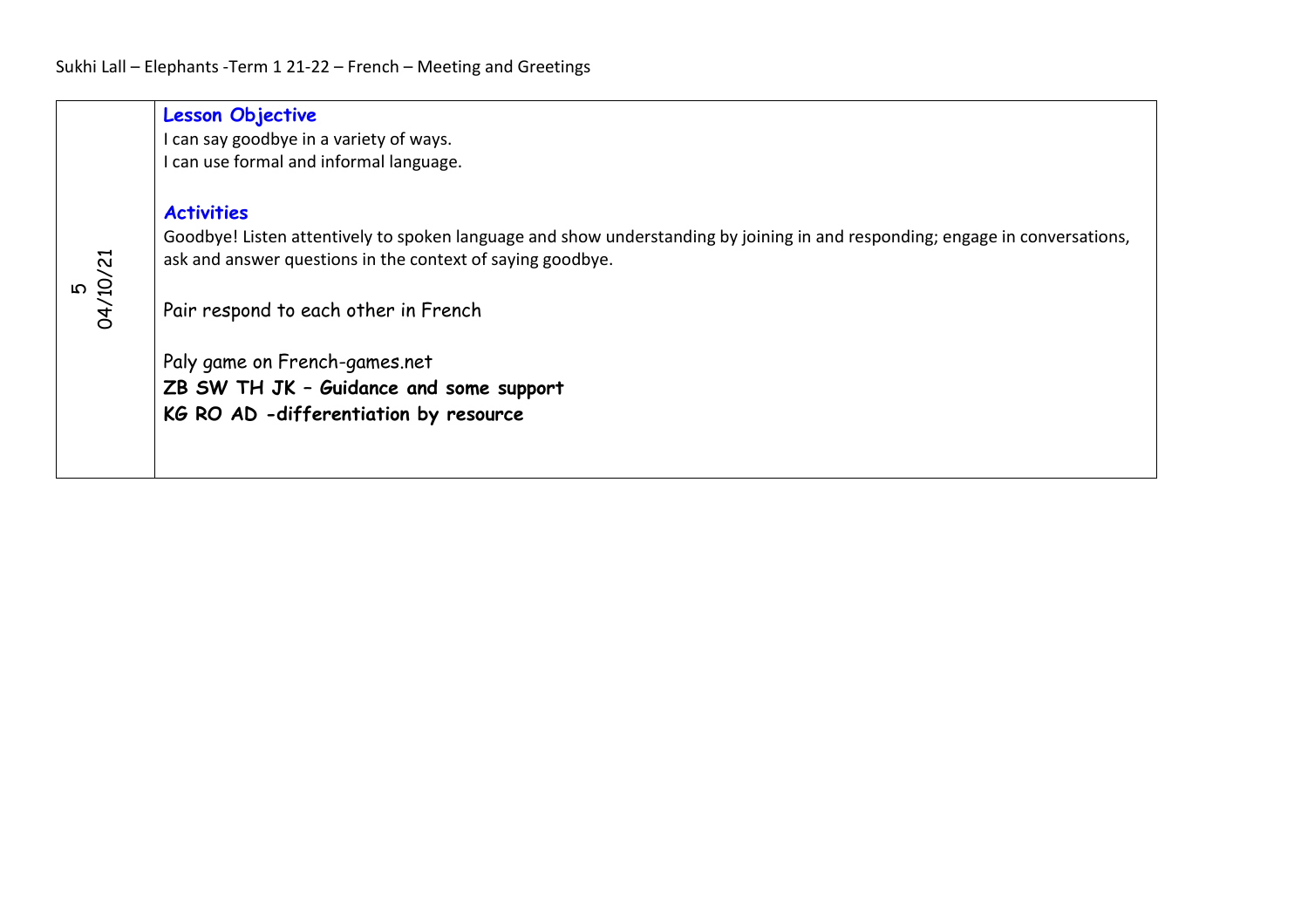|          | <b>Lesson Objective</b><br>To recognise and repeat sounds and words accurately. To use songs to support my learning.<br>I can say the numbers 0-10 in French.<br>I can listen and repeat carefully.<br>I can join in when the numbers are in a song.<br>I can use music to help me remember new words.    |
|----------|-----------------------------------------------------------------------------------------------------------------------------------------------------------------------------------------------------------------------------------------------------------------------------------------------------------|
|          | <b>Activities</b>                                                                                                                                                                                                                                                                                         |
| 11/10/21 | Counting 0-10 Develop accurate pronunciation and intonation so that others understand when they are reading aloud or using<br>familiar words and phrases; appreciate stories, songs, poems and rhymes in the language in the context of counting. To recognise<br>and repeat sounds and words accurately. |
|          | <b>BBC</b> French site                                                                                                                                                                                                                                                                                    |
|          | Listen and repeat several times to learn the correct pronunciation                                                                                                                                                                                                                                        |
|          | ZB SW TH JK - Guidance and some support<br>KG RO AD -differentiation by resource                                                                                                                                                                                                                          |